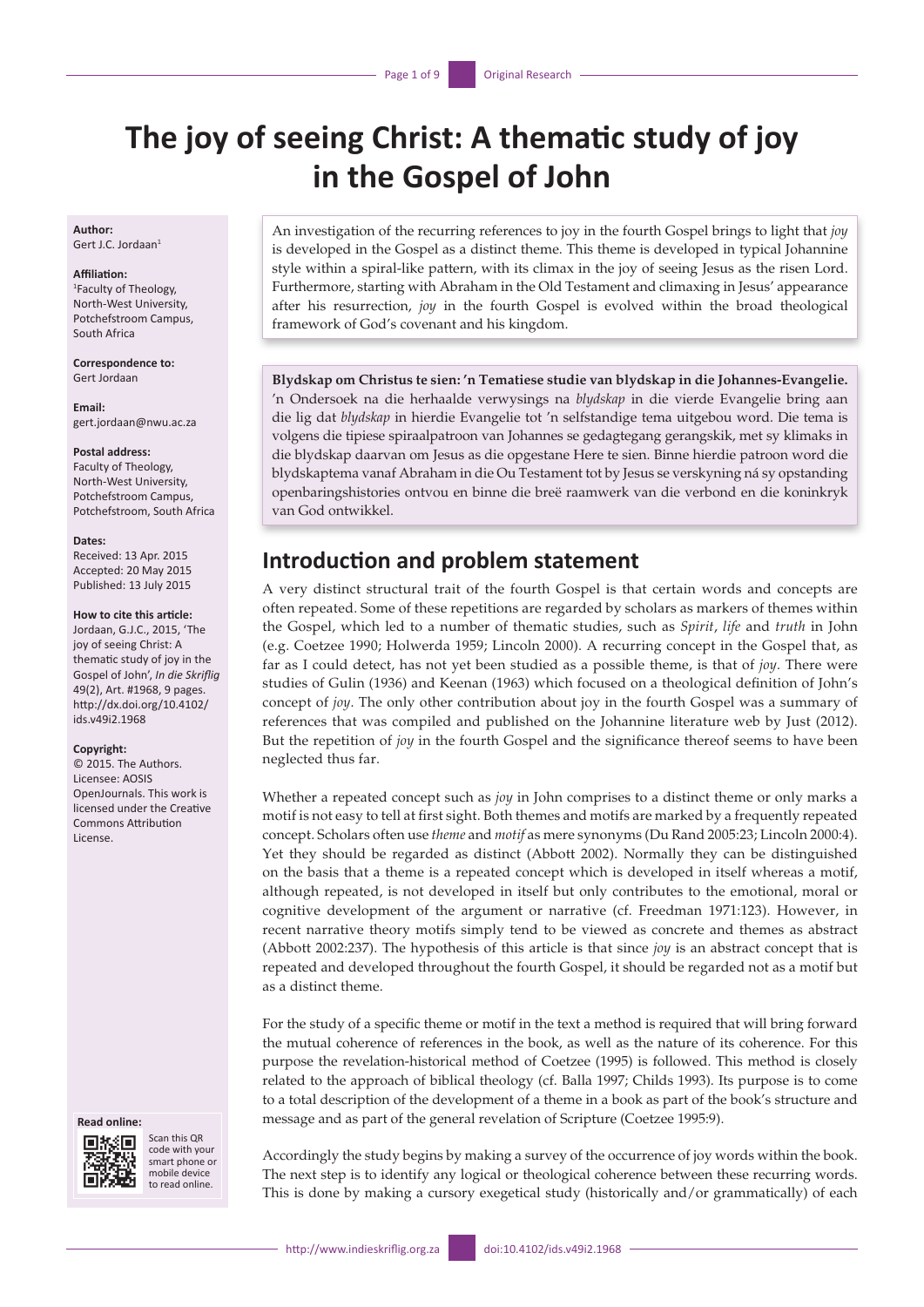joy passage. Thereupon the way in which each joy passage fits into the book's thought-structure is investigated. Finally the contribution of the joy motif to the entire message of the book is described.

# **The occurrence of joy in the fourth Gospel**

The rather restricted vocabulary of John is well illustrated by his use of Greek words referring to *joy*. From the eight words employed in the New Testament within the semantic domain of *joy* (ἱλαρότης, μακαρίσμος/-ίζω, εὐφροσύνη, χαίρω/ χαρά, συνήδομαι, εὐφραίνω, ἀγαλλίασις/-άζω, σκιρτάω, (cf. Louw & Nida 1988:302–304) only χαίρω/χαρά and ἀγαλλιάζω are used in John. These words are found at the following places:

- John 3:29 the joy of the Baptist.
- John 4:36 the joy of the reaper and the sower.
- John 8:56 the joy of Abraham.
- John 11:15 Jesus' joy before raising Lazarus.
- John 14:28 the disciples' joy because Jesus is going to the Father.
- John 15:11 the disciples' joy at the teaching of Jesus.
- John 16:20-24 the disciples' joy at the return of Jesus.
- John 17:13 the disciples' joy at Jesus' intercession.
- John 20:20 the disciples' joy when they saw the risen Jesus.

On first sight the following matters regarding these nine passages are observed:

- References to joy are more or less evenly spread throughout the book.
- In four of the nine passages joy is referred to as a completed joy.
- The first four references to joy are about the joy of specific individuals. The remaining five instances involve the joy of the disciples or the believers in general.
- All the references to joy, with the exception of the first (3:292 ) and the last (20:20) passage, are part of words spoken by Jesus.

With these observations in mind, we can now proceed to the cursory exegetical survey of each of the nine *joy* passages.

# *Joy* **in the separate passages of John John 3:29**

ό δε φίλος τοῦ νυμφίου ο έστηκώς και άκούων αύτοῦ χαρα χαίρει διὰ τὴν φωνὴν τοῦ νυμφίου. αὕτη οὖν ή χαρὰ ή ἐμὴ πεπλήρωται. [New International Version (NIV): *The friend who attends the bridegroom waits and listens for him, and is full of joy when he hears the bridegroom's voice. That joy is mine, and it is now complete.*]

By these words John the Baptist made it clear that he himself was not the messiah but only the preparer of the way (3:28). The words contain a metaphor<sup>3</sup> in which Jesus is compared to a bridegroom (νύμφιος) and John to his groomsman or 'best man' (ὁφίλος τοῦνυμφίου). The bride belongs to the bridegroom and not to the groomsman (3:29). The metaphor of a bride and bridegroom reminds of Old Testament passages such as Jeremiah 2:2 and Ezekiel 16:8, where Israel is portrayed as the bride of the Lord. It is also used in New Testament passages such as 2 Corinthians 11:2; Ephesians 5:25–27 and Revelation 21:2; 22:17 (cf. Bruce 1992:95; Schwank 1998:118). However, in John 3:29 the focus is not on the bride, but on the relation between the bridegroom and his groomsman.

To 1st century Judeans the relation between a bridegroom and his groomsman was probably well known. From 1st century rabbinic literature a picture can be drawn of what was expected of a groomsman in Judean society (cf. Keener 2003:579–580; King & Stager 2001:55). Since the groomsman (Aram. *shoshbin*) had a very important task for the wedding, he was chosen with much forethought by the bridegroom, and would normally be a close 'friend of the bridegroom'. The *shoshbin* seems to have been responsible for all the preparations leading up to the wedding, almost as a wedding planner or organiser for the bridegroom (cf. also Bernard 1948:1.131; Bultmann 1971:173; Ridderbos 1987). Eventually he, together with the *shoshbin* from the bride's side of the family, functioned as witnesses to the wedding (cf. Barrett 1955:185; Keener 2003:579).

By this metaphor the Baptist explains that he was the one who prepared the way for Jesus as the bridegroom. The greatest achievement for the groomsman would be that on the wedding day all the guests would be ready, waiting for the bridegroom to make his appearance. And when on that day he hears the voice of the groom, joy springs up in him because he knows that the groom has arrived and that his work as groomsman is done (Wallace 2004:63). Likewise the Baptist on hearing the voice of Jesus is overjoyed, realising that his task as 'groomsman' is coming to an end. To express his overjoy, he uses the emphatic infinitive absolute: χαρᾶ χαίρει.

In John 3:26 the Baptist receives report that 'everyone is going to Jesus'. To hear these reports was in fact the very last 'groomsman' task of the Baptist, for thereby he acted as witness that the bride and the groom were finally coming together. So his mission as preparer of the way was fulfilled to the very last, and he can say (3:29): αὕτη οὖν ἡ χαρὰ ἡ ἐμὴ πεπλήρωται – this joy of mine is now complete. The perfect participle emphasises the fact that the present joyous state of affairs results from a previous event, the event in this case being that the bride and groom are actually coming together.

As preparer of the way for the Messiah the Baptist was the prophet who stood on the threshold between the old and

<sup>1.</sup>The complete Greek text (from the UBS4corr edition) and NIV translation are provided with thediscussion of each passage in the section *'Joy* in the separate passages of John'.

<sup>2.</sup>References where only the chapter and verse are stated, come from the Gospel of John.

<sup>3.</sup>According to Barrett (1955:185) John 3:29 should be regarded as a short parable. However, Köstenberger (2002:87) clearly shows it to be a metaphor.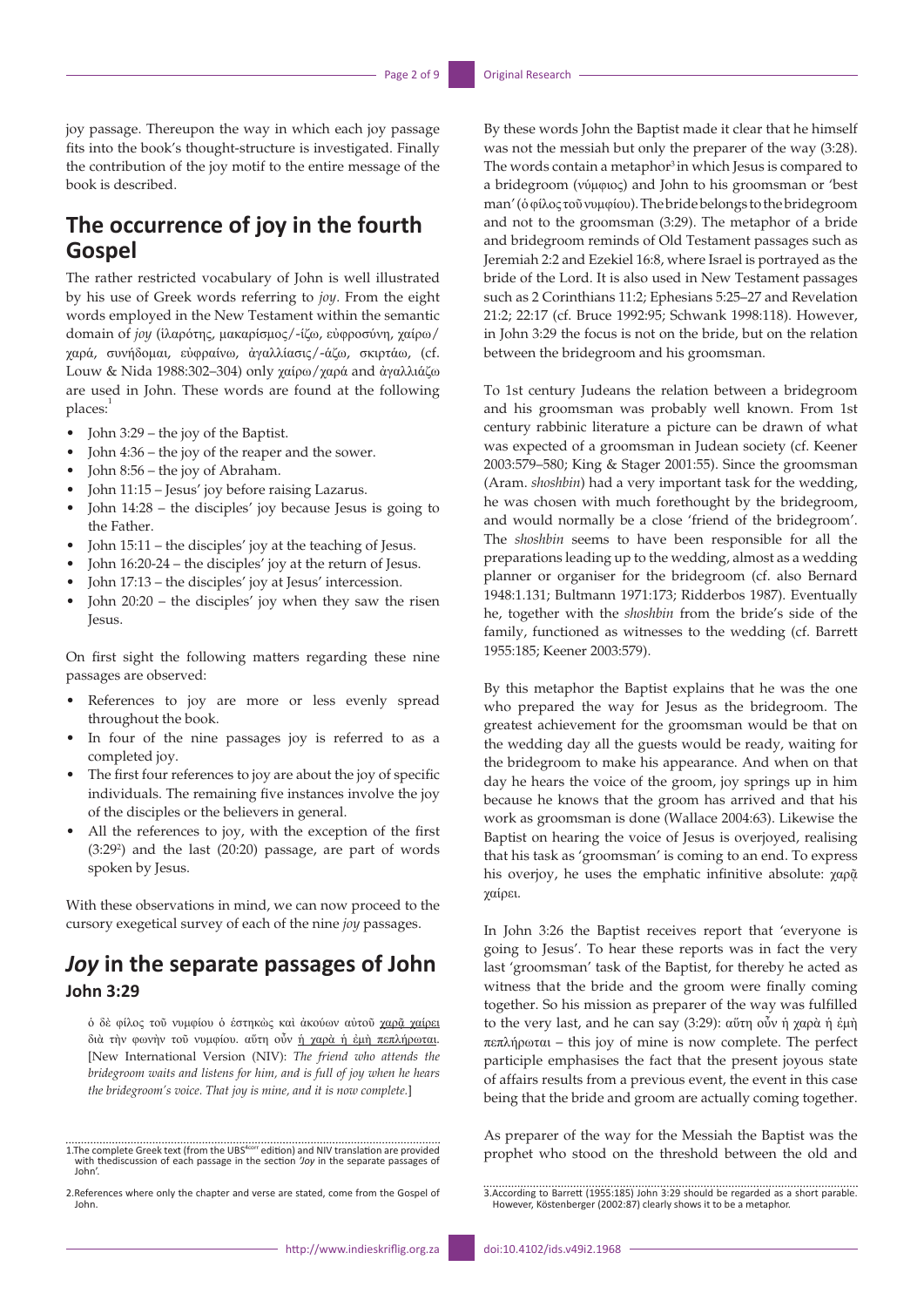the new dispensation (Mt 11:10–14; Mk 1:2; Jn 1:23). He had the privilege not only to prepare the way for the promised Messiah but also to see him coming in the flesh. And in John 3:29 we hear that, now that the Messiah has come, all eyes are drawn away from the prophets and fixed upon Jesus, the Christ.<sup>4</sup> The prophecies were fulfilled, and the joy of the Baptist had become complete.

Thus the Baptist's joy was complete not in the sense that it has reached its climax but in the sense that he has seen the promises of Scripture becoming reality (Gulin 1936:67). In this respect the expression, αὕτη οὖν ἡ χαρὰ ἡ ἐmὴ πεπλήρωται/ πεπληρωμένη, is linked to expressions that refer to fulfilment of a promise, such as ἵνα πληρωθῶσιν αἱ γραφαὶ ['so that the Scriptures may be fulfilled'; Mt 26:56] or τὸ πλήρωμα τοῦ χρόνου ['the fullness of the time', Gl 4:4]. Seen against this background, the complete joy of the Baptist, the joy of standing on the threshold and finally seeing the promised Messiah appear in the flesh, in fact represented the joy of all the prophets of the Old Testament.

In a nutshell: The Baptist as ultimate prophet of the old dispensation was overjoyed to see the promised Messiah appear.

### **John 4:36**

ἵνα ὁ σπείρων ὁμοῦ χαίρῃ καὶ ὁ θερίζων. [NIV: *Even now the reaper draws his wages, even now he harvests the crop for eternal life, so that the sower and the reaper may be glad together*.]

'The sower and the reaper will rejoice together' is part of harvest imagery which Jesus used whilst speaking to his disciples. Generally speaking, the disciples would understand this imagery quite well. In agricultural communities the harvest was always regarded as a joyful event (cf. Ps 126:6; Is 9:2). But something that would seem strange to the disciples was that Jesus said that the reaper's joy will be shared by the sower. Firstly, the sower's work was normally not associated with joy (Ps 126:5, 6); secondly, the sower and the reaper could normally not rejoice together because they did not work together (Van der Watt 2000:100). However, the strangeness of joy being shared by the sower and the reaper is only one of a few metaphoric 'disturbances' or 'incongruencies' in the imagery of John 4:35–36 (cf. Van der Watt 2000:92–101).

The first disturbing element is in verse 35 where Jesus says to his disciples: 'Open your eyes and look at the fields. They are ripe for the harvest'. Yet, as he was speaking it was still four months before the harvest time (cf. 4:35; Keener 2003:624). Obviously he was speaking metaphorically about a harvest. Spoken within the context of the Samaritan conversion (4:1–39), he was probably speaking of the harvest of Samaritan believers (Bruce 1992:114; Neyrey 2007:98). That this was indeed what Jesus had in mind, is confirmed by the second incongruence, in verse 36, where Jesus says that the

4.A similar idea is found in Colossians 2:17 where Paul writes about the Old Testament ceremonies: 'These are a shadow of the things that were to come; the reality, however, is found in Christ.' harvest brings a 'crop for eternal life'. The 'crop for eternal life' refers to those who believe and come to faith (cf. 3:16; 3:36; 20:31; Van der Watt 2000:96).

Jesus indeed means the sower and reaper to be two different persons or groups. In verse 37 He says: 'It is one who sows and another who reaps'. How can their shared joy be explained? Neither the immediate context nor socio-historical evidence provides an answer. Bultmann attempts to explain it within his framework of realised eschatology. According to him the tension between present and future is resolved in the eschatological *time* so that 'in earthly time the "coming" of the Revealer and his "going away" are separate events, in eschatological time they are contemporaneous' (Bultmann 1971:198). Instead of a philosophical approach, however, this article calls for a revelation-historical approach, which requires that biblical passages should be understood within the context of the entire Scripture.

The only other passages that speak of sowing and harvesting at the same time are Leviticus 26:5 and Amos 9:13. John 4:36 probably alludes to the prophecy of Amos 9:13: 'The days will come, says the Lord, when the plowman shall overtake the reaper, and the treader of grapes him that sows the seed.' These last words refer to the days when the Lord will restore the fallen house of David, as is evident from Amos 9:11. They will be days of joy and abundance (Am 9:14), the days of the coming Messiah (cf. Bernard 1948:158; Hendriksen 1953:174). The revelation-historical sense of the allusion in John 4:36 is probably that the harvest amongst the Samaritans should be seen as the first fruits of the restoration of the royal house of David. The sower is Jesus and the disciples are witnesses of the incoming harvest. Thus the disciples are reapers who share the joy of the sower, Jesus. The disciples' greatest joy is that in the harvest they see that the messianic age has indeed broken through.

In a nutshell: The disciples rejoiced because they saw the first fruits of Jesus' preaching in this world, realising that in him the messianic age had indeed arrived.

#### **John 8:56**

λβραὰμ ὁ πατὴρ ὑμῶν ἠγαλλιάσατο ἵνα ἴδη τὴν ἡμέραν τὴν ἐμήν, καὶ εἶδεν καὶ ἐχάρη. [NIV: *Your father Abraham rejoiced at the thought of seeing my day; he saw it and was glad.*]

These words Jesus spoke towards the end of his argument with the Jews (8:12–59). The real matter in dispute was the glory (δόξα) of Jesus (8:50, 54; cf. Bouma 1974:229). The Jews did not see or acknowledge Jesus' glory. They rejected him as one who had only himself as witness of his own glory (8:13, 45) and regarded the claim that he was greater than Abraham as outrageous (8:53). But Jesus made it clear that he did not glorify himself; he was glorified by the Father (v. 54). And speaking of Abraham, Abraham himself gave witness to the glory of Jesus. Verse 56: 'Your father Abraham rejoiced at the thought of seeing my day; he saw it and was glad.'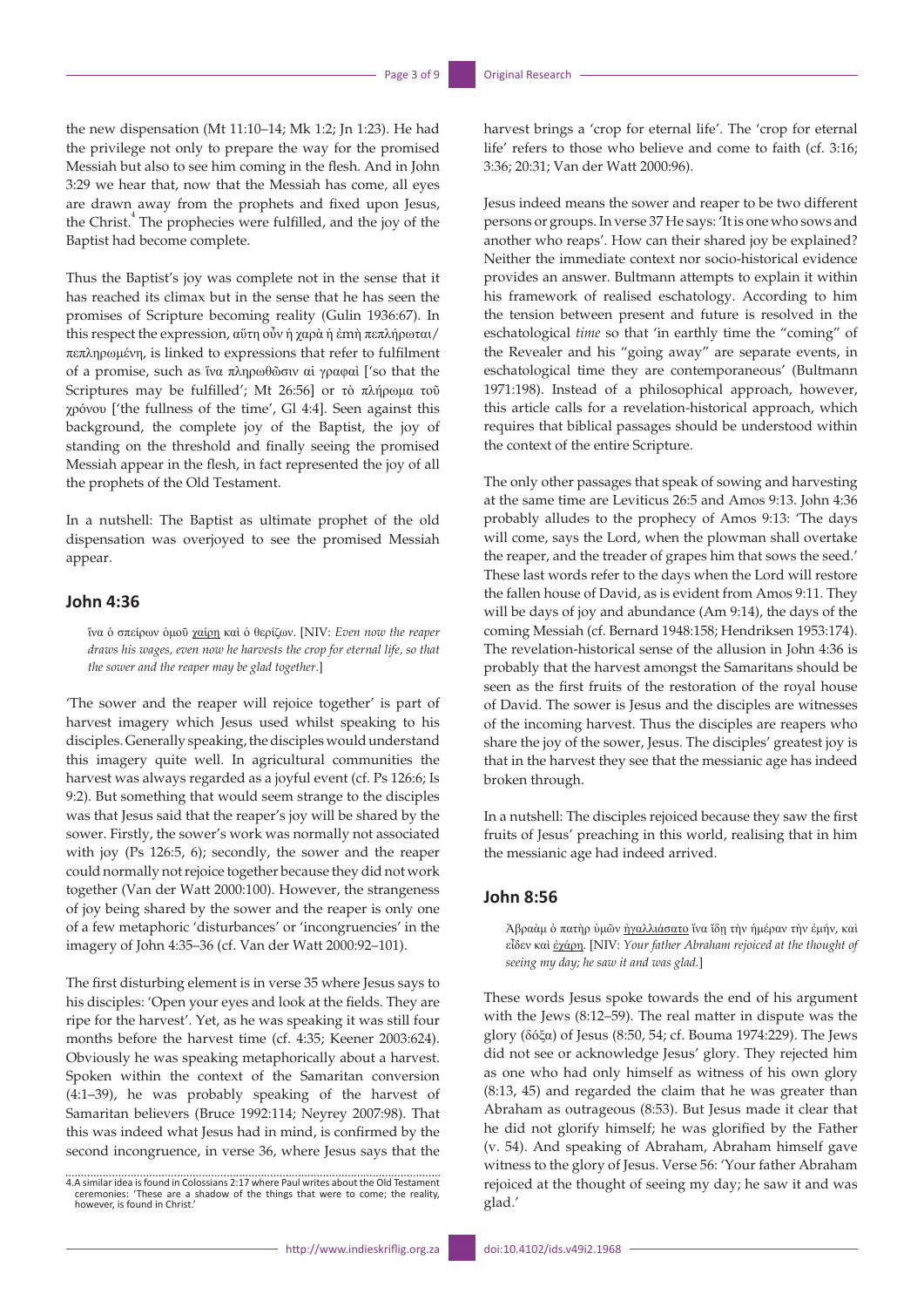When did Abraham see the day of Christ? Commentators have different opinions on this matter. Some of them refer to a Jewish tradition that Abraham saw the whole history of his descendants in the vision of Genesis 15 (cf. Brown 1966:360; Hunter 1965:94). Bernard explains the verse as joy experienced by Abraham after his death. He bases his view on the words εἶδεν καὶ ἐχάρη, saying (1948:321): 'This seems to say that Abraham in the other world was joyfully conscious of Christ's appearance in the flesh.<sup>5</sup> Although not connecting it to a Jewish tradition of some kind, De Lange (2008:77) explains Abraham's seeing of Jesus before his time in terms of the pre-existence of Jesus. There are various other rabbinic traditions that could be connected to this verse. But none of these are seriously considered by scholars as the background of John 8:56 (cf. Keener 2003:767).

A number of scholars (e.g. Bultmann 1971:326; Ridderbos 1987:471) more or less agree with the view of Origen that Abraham exulted in the anticipation of seeing the day of Christ.6 Thus Abraham's joy was the joy of knowing that the promised Messiah will come one day. Carson (1971:357) takes this view a little further. Linking up to another Jewish tradition which says that Abraham rejoiced greatly at the birth of Isaac, he suggests that Abraham rejoiced because in the birth of Isaac he saw the first proof of the promised day when the Christ would come (cf. also Ridderbos 1987:371).

Whether encouraged by the birth of Isaac or not, Abraham prophetically saw the future day of Christ as promised by God, and rejoiced in it. When speaking of Abraham and of God's promise of the Messiah, a new aspect comes into the picture, that is the covenant of God. When Jesus refers to Abraham's joy over the promised Messiah, he is taking us back to the beginning of God's covenant of grace, which he made with Abraham, and which was fulfilled in the coming of Jesus as the Christ. Therefore one can say that in this passage the joy about Christ comes from way back in history – when Abraham at the outset of the Lord's covenant was seeing Christ from afar, joyously holding on to God's promise of the coming Messiah.

Thus the argument in John 8:56 seems to be: Abraham's joy was a prophetic witness from the Old Testament that Jesus would indeed be sent by God according to his covenantal promise, and that the glory would indeed belong to Jesus.

In summary: Abraham from the Old Testament (at the outset of the covenant) looked forward with joy to the day when the promised Messiah will appear.

### **John 11:15**

καὶ χαίρω δι᾽ ὑμᾶς ἵνα πιστεύσητε, ὅτι οὐκ ἤμην ἐκεῖ· [*NIV: Lazarus is dead, and for your sake I am glad I was not there, so that you may believe*.]

This is the only passage in John that refers to joy not experienced by the believers but by Jesus himself. Jesus was glad for the sake of the disciples that he was not present at the death of Lazarus. He knew that the death of Lazarus would result in yet another sign that would reveal his glory and prove that he is the Son of God (cf. Haenchen 1980:402; Ridderbos 1987:21). Yet Jesus' joy was not detached from the people around him. He was glad for the sake of the disciples, because he knew that the sign of Lazarus being raised from the dead would make their faith stronger and would bring others to believe (Bernard 1948:379; Bultmann 1971:400).

In a certain sense the joy in John 11:15 links with the joy in John 4:36. In John 4:36 the disciples had to rejoice over the faith of the Samaritans due to Jesus' word preaching. In John 11:15 the joy is about faith that was caused by Jesus' sign preaching.

Therefore the contribution of John 11:15 to the theme of joy in the fourth Gospel is that it portrays Jesus' preaching to be not only a preaching in words but also a preaching in signs or deeds.

#### **John 14:28**

εἰ ἠγαπᾶτέ με ἐχάρητε ἂν ὅτι πορεύομαι πρὸς τὸν πατέρα. [NIV: *If you loved me, you would be glad that I am going to the Father*.]

John 14:28 is the first of the joy passages in the fourth Gospel that forms part of the so-called farewell discourse of Jesus. A characteristic feature of the farewell discourse is the repetition of themes or motifs. Certain themes and motifs of chapter 14 are taken up again and expanded on in chapters 15 and 16. $\overline{1}$ 

Of special importance for the discussion of John 14:28 is the repetition regarding grief and joy (14:1, 28; 16:5–6, 16–33). In chapter 14 Jesus says that at his departure the disciples should experience joy (14:28) instead of sadness (14:1). This very same idea is taken up again in chapter 16 and expanded, especially in verses 16–33. In both chapters the passage is introduced by the intriguing statement of Jesus that 'in a short while you will not see me, but (then in a short while) you will see me' (14:19; 16:16). In chapter 16, however, it is expanded by the disciples' enquiry about the statement (16:17–19) and Jesus' answer (16:20–22).

Due to these obvious parallels between John 14:19–28 and 16:16–33, I chose to discuss these passages together in the section 'John 15:11' below. At this point, only a few remarks regarding John 14:28 are called for.

<sup>5.</sup>Cf. also Haenchen (1980:371), who relates this explanation to a rabbinic exposition of Genesis 17:17.

<sup>6.</sup>In contrast to Ridderbos, Bultmann understands the day of Christ in terms of a realised eschatology, as briefly discussed in the section: 'John 4:36'

<sup>7.</sup>Obvious repetitions are those about prayer, about the world's ignorance and hate, about the Spirit as Paraclete and about grief and joy. Due to these repetitions many scholars are convinced that chapters 15–16 are an interpolation, or at least misplaced. Without entering the debate about such a possible addition, I agree with Ridderbos (1987:132) that the repetitions of chapters 15–16 were deliberate expansions of chapter 14. Such repetitions are completely in character with the typical spiral pattern in which John organised his narrative.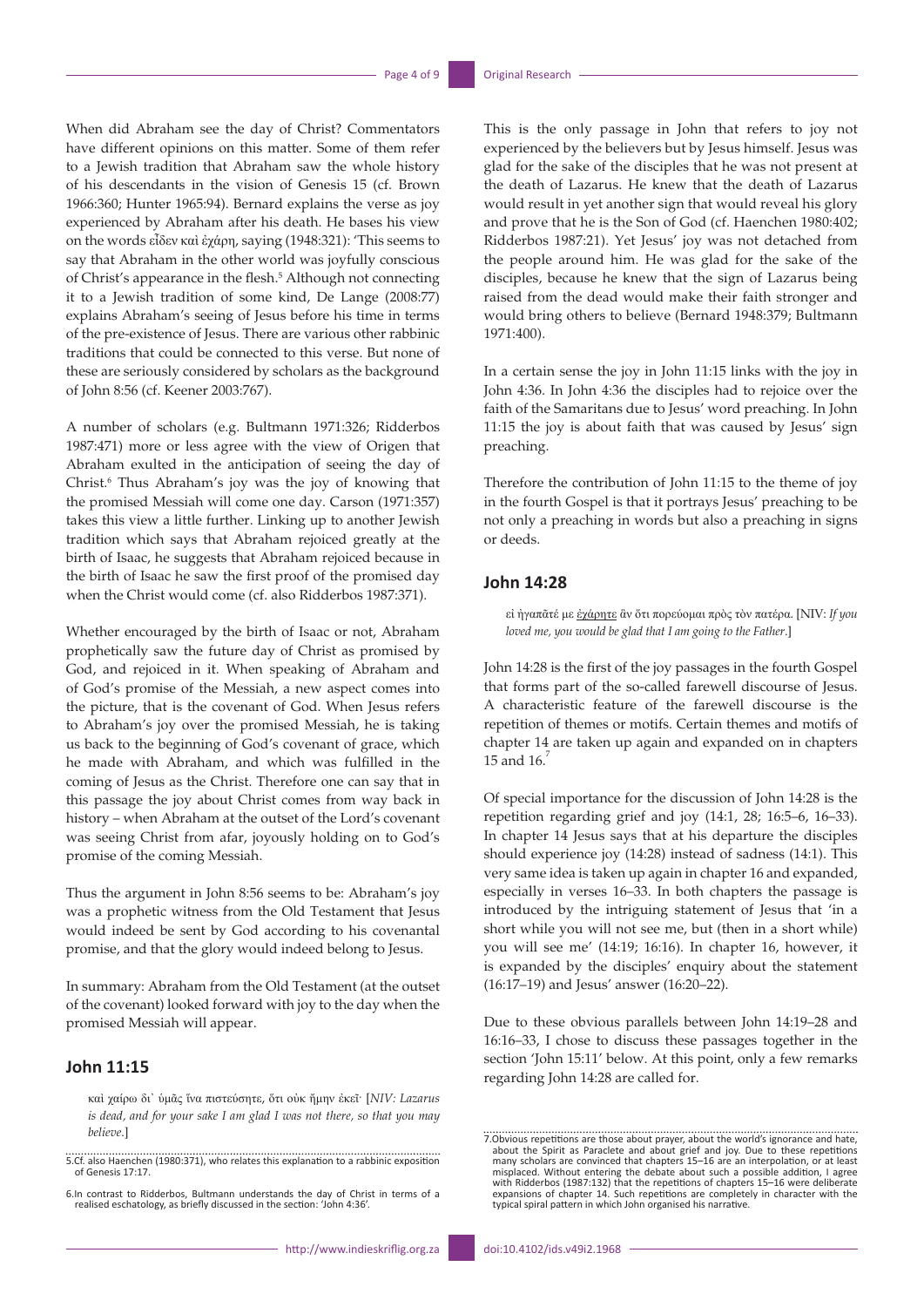The Greek construction ἐχάρητε ἂν in verse 28 is an apodosis to a contrary-to-fact protasis εἰ ἠγαπᾶτέ με. However, from the context it proves that it is not the disciples' love but their joy that is contrary to fact. Since they are sad instead of being glad, Jesus is in fact appealing to their love for him (Hendriksen 1953:288): 'If you really love Me (and I know that you do), you will be glad that I am going to the Father.'

The reason why he appeals to their love is presented in the clause, ὅτι ὁ πατὴρ μείζων μού ἐστιν ('for the Father is greater than I'). The purpose of this clause is not to instruct the disciples on the relation between the Father and the Son, $\hat{S}$ but to explain to them why they should be glad that he is going to the Father. His going to the Father is to their benefit, because 'the Father is greater than I'. In this phrase Jesus explains to the disciples that he was leaving this earth for a greater glory where the Father is. He is speaking of his ascension (Hendriksen 1953:288). Jesus' ascension will be reason to rejoice, because when he returns to the Father in heavenly glory the new dispensation of grace will be a reality (Ridderbos 1987:162).

### **John 15:11**

ταῦτα λελάληκα ὑμῖν ἵνα ή χαρά ή ἐμή ἐν ὑμῖν ἦ καὶ ή χαρὰ ὑμῶν πληρωθῇ. [NIV: *I have told you this so that my joy may be in you and that your joy may be complete*.]

John 14's teaching about Jesus' continued spiritual union with his disciples after his departure is expanded and enlightened in John 15:1–8 by means of the metaphor of a vine and its branches (Van der Watt 2000:29–31). At the end of this metaphor in John 15:11, Jesus says that he had said these things to his disciples (ταῦτα λελάληκα ὑμῖν) so that his joy would be in them and their joy would be complete.

Bernard (1948:485) points out that the phrase, ταῦτα λελάληκα ὑμῖν, recurs no less than seven times in Jesus' farewell discourse and that in each case, ταῦτα, refers to what has been said in the previous sentences. Therefore he takes ταῦτα λελάληκα ὑμῖν in John 15:11 as a reference to loving obedience to the Father in verse 10 (cf. also Barrett 1955:397; Wallace 2004:239). Carson (1991:521) says: 'In his obedience to the Father Jesus experienced pure joy. Those who obey the Father will receive the same joy.'

Although such an interpretation indeed makes a valid point, it does not consider the broader context of 15:11 sufficiently. The entire preceding pericope, including the vine-branches metaphor (15:1–10), and its relation to the corresponding passages in chapter 14 should be taken into account. Only then does it become clear that the joy that Jesus speaks of in 15:11 is related to the union between him and his disciples. The fact of their on-going spiritual union was stated repeatedly in 14:2–3; 15:18–23; it was amplified and explained by means of the vine-and-branches metaphor in 15:1–10; and also in 15:11–17 Jesus explains the practical effects of this union (Brodie 1997:479–483). Seen from this perspective the disciples' joy in John 15:11 is the effect or result of their union with Christ.

The effect or result of this union seems to be that the disciples receive joy from Jesus ('that my joy may be in you'), almost as a commodity (χαρὰ being an abstract noun) or a gift. At least one can say that joy is an aspect of faith that believers receive through their union with Christ. Bultmann (1971:541) subscribes to this idea, saying that Jesus' joy becomes their joy because in their union with him the disciples receive the 'eschatological existence'. Bultmann's idea of the 'eschatological existence' comes from his realised eschatology, defined by him in existentialistic terms (1971:32; cf. also 'John 4:36' above). Thus the disciples' joy would be a here-and-now experience of the eschatological Christ who comes to life in them in a mystical union. In this sense Bultmann understands the words 'your joy will be complete' (Bultmann 1971:541). However, the Johannine teaching of 'Christ in us and us in Christ' does not speak of a mystical union between Christ and his disciples but of loving obedience due to the indwelling of the Spirit. Likewise it does not speak of a mystical joy of Christ that comes to life in the disciples, but a joy of the disciples because they witness the results of their union with Christ in their own lives (Gulin 1936:42–51).

Instead of Bultmann's realised eschatological view, I prefer to follow the explanation of Bouma (1974:98–101) that by the metaphor of the vine and its branches Jesus emphasises a living relationship between him and those who embrace him in faith. As the vine provides life-giving sap to its branches so that they can bear fruit, only because of their union with the vine, likewise the believers (disciples) can only bear fruit as long as through faith they remain in Christ (15:4–8). One of the first fruits of this union is that Christ's loving obedience to the Father comes forward also in their lives. And from this fruit follows a special gift, which consists in the joy of seeing through the eyes of faith that in Christ God is indeed present and that by the Holy Spirit the believers are indeed one with Christ (Brodie 1997:482–483).

From this last explanation follows that by the words 'your joy will be complete', Jesus teaches his disciples that human joy is incomplete without being united with Jesus Christ by faith; also that the joy of union with Christ is incomplete without the fruit of loving obedience towards God (Carson 1991:521).

To summarise: In John 15:11 Jesus speaks of the joy of his disciples, which results from their union with him and which is made complete by the fruit of obedience that they bear.

#### **John 16:20–24**

κλαύσετε και θρηνήσετε ύμεῖς, <u>ὁ δε κόσμος χαρήσεται</u>· ύμεῖς λυπηθήσεσθε, ἀλλ᾽ ἡ λύπη ὑμῶν εἰς χαρὰν γενήσεται. ἡ γυνὴ ὅταν τίκτῃ λύπην ἔχει, ... ὅταν δὲ γεννήσῃ τὸ παιδίον, οὐκέτι μνημονεύει

<sup>8.</sup>Since the 4th century this phrase was scrutinised by many theologians in dogmatic controversies about the subordination of the Son to the Father (cf. Schwank 1998:373–374).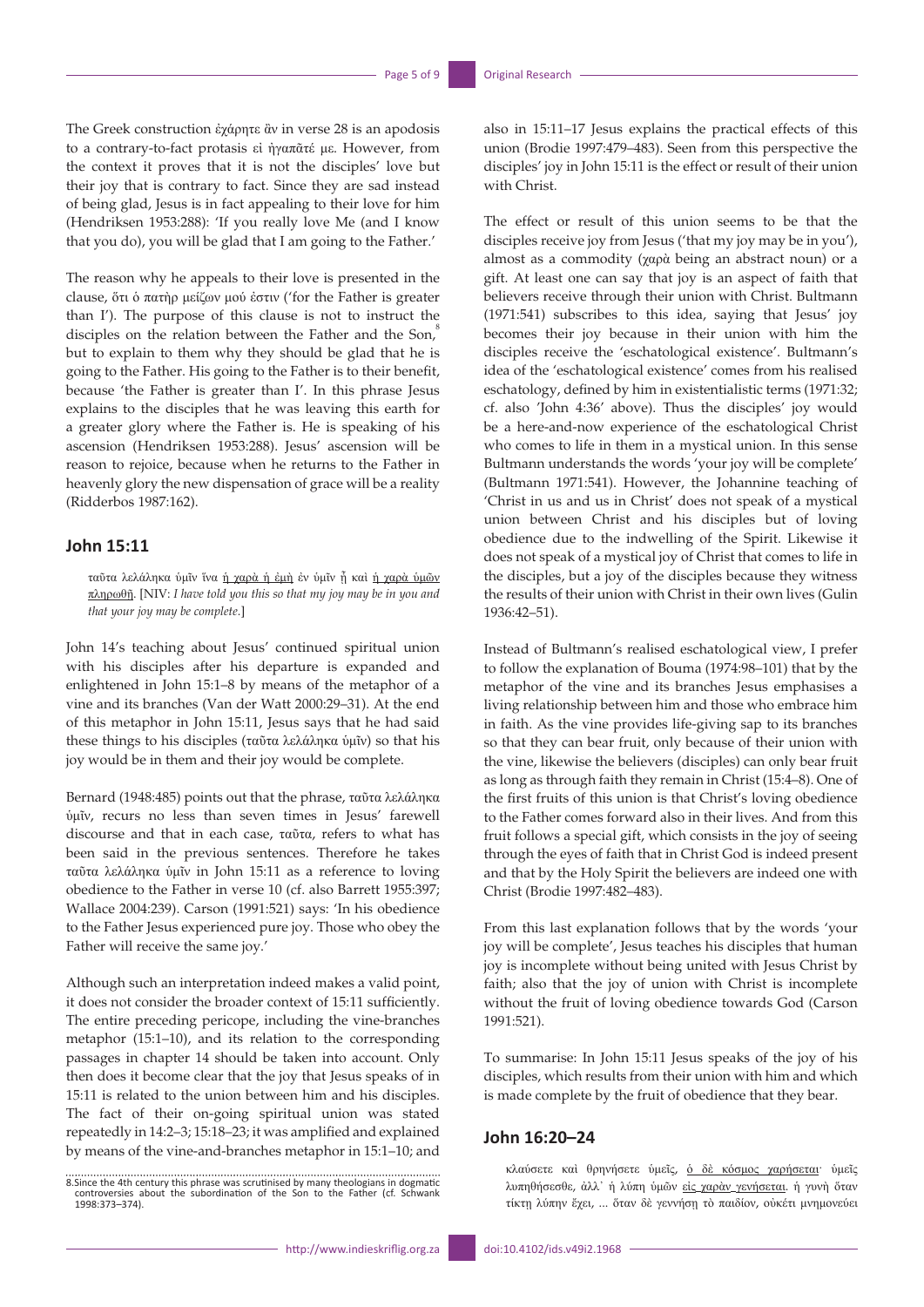τῆς θλίψεως διὰ τὴν χαρὰν ... καὶ ὑμεῖς οὖν νῦν μὲν λύπην ἔχετε (p66 et al: ἕξετε), πάλιν δὲ ὄψομαι ὑμᾶς, καὶ χαρήσεται ὑμῶν ἡ καρδία, καὶ τὴν χαρὰν ὑμῶν οὐδεὶς αἴρει ἀφ᾽ ὑμῶν ... αἰτεῖτε καὶ λήμψεσθε, ἵνα ἡ χαρὰ ὑμῶν ᾖ πεπληρωμένη. [NIV: *You will weep and mourn whilst the world rejoices. You will grieve, but your grief will turn to joy. A woman giving birth to a child has pain because her time has come; but when her baby is born she forgets the anguish because of her joy that a child is born into the world. So with you: Now is your time of grief, but I will see you again and you will rejoice, and no one will take away your joy … Ask and you will receive, and your joy will be complete*.]

Based on the relation between John 14 and 15–16 (cf. 'John 11:15' above) the pericope John 16:20–24 is taken as a repetition and expansion of the theme of grief and joy in 14:28. Also the theme of praying in Jesus' name (14:13–14) is reiterated in this pericope. As a matter of fact, in John 16:20–24 the themes of joy and prayer are connected, as is argued below.

In John 16:20–24, as in 14:28, the theme of grief and joy forms part of Jesus' announcement of his death and resurrection (Keener 2003:1043). $\degree$  For a short while, Jesus says in verse 20, the disciples will be caused to κλαίειν [weep], θρήνειν [*mourn*] and λυπεῖν [grieve] – words used almost exclusively in connection with death (cf. Barrett 1955:410). Then, a short while later their grief will turn to joy. This will be when they will see him after his resurrection. This is confirmed by John 20:20, where we read that after his resurrection, 'the disciples were overjoyed when they saw the Lord' (cf. Bruce 1992:323; Carson 1991:543).

Jesus compares the future joy of the disciples to a child-bearing woman whose anguish makes place for overwhelming joy once her child is born (verse 21). This comparison, which is often used in biblical and Jewish writings (e.g. Is 26:17; 66:7–14; Micah 4:9; cf. Keener 2003:1045; Ridderbos 1987:192; Sanders 1968:358) makes it clear that the disciples will be able to endure their grief knowing well that it will soon turn to joy. However, the main reason for the disciples' joy would not merely be because they see their beloved Rabbi again alive. Their joy would spring from the realisation that Jesus' return from the grave meant that he had conquered death. The dispensation of the tyranny of Satan will make place for the dispensation of God's kingdom. Therefore Jesus adds in verse 22: 'No one will take away your joy.'

After his crucifixion the sinful world will rejoice, says Jesus in verse 20, thinking that in the death of Jesus God's Kingdom has been crushed. However, when Jesus rises from death, the outcome of events will be the direct opposite: it will prove that it is the power of Satan and his followers, even the power of death that has been crushed by Jesus, the triumphant Christ (cf. Coetzee 1995:18). Then the disciples will rejoice because they will see Jesus as the κύριος of the kingdom. This perspective adds a new dimension to words of verse 22: 'No one will take away your joy.'

At this point we need to return to John 14:28. Thus far we have seen that John 16:22 speaks of the joy of seeing Jesus after his resurrection. In 14:28, however, the disciples' joy is connected to Jesus' ascension: They should be joyful because he is going to the Father. But even in John 16:22 the joy regarding the ascended Jesus is not entirely out of the picture. The fact that Jesus is going to the Father is mentioned in 16:17 and again in 16:18. This makes perfect sense considering the unbreakable link between Jesus' resurrection and his ascension. Only at his ascension his resurrection was declared as mission accomplished. Thus the joy of the disciples seeing Jesus again in John 14:28 and 16:22 is connected to both his resurrection and his ascension.

In this regard it is important to note a slight yet significant change in subject between verses 19 and 22. In verse 19 Jesus spoke of the disciples who will see him ('you will see me'; ὄψεσθέ με), and in verse 20 he says: 'I will see you again' (πάλιν ὄψομαι ὑμᾶς). When they see Jesus, they will experience a joy that no one can take from them. But when he sees them again, they will have access to the Father in Jesus' name (cf. Neyrey 2007:272). He will then be in a position to speak as their intercessor before the Father, which is after his ascension.

Another connection between Jesus' resurrection and his ascension comes forward in the fact that directly after John 16:22 the theme of prayer is introduced (16:23–27). In verses 23–24 Jesus says: 'Until now you have not asked for anything in my name, but in that day the Father will give you whatever you ask in my name.' 'That day', is referring to the day of Jesus' ascension; he will be with the Father so that henceforth he can intercede for us (Ridderbos 1987:194). Yet his intercession at the right hand of the Father is based on Jesus' redemptive work on the cross and his victorious resurrection.

Accordingly 'that day' in verse 23 refers to the new dispensation that was brought about by Jesus' resurrection and ascension. From 'that day' onward believers can ask anything from God in the name of Jesus. This is so because his death and resurrection provide the basis, the legal ground, for the hearing of their prayers; and being at the right hand of God Jesus has the platform from which he can intercede for all prayers. Therefore Jesus says in verse 24: 'Ask and you will receive, so that your joy will be complete' (cf. also 3:29 and 15:11). To the disciples, access to the Father in the name of the risen and ascended Jesus 'was part of the joy which was promised in [*the*] place of their present sorrow; or would, indeed, bring that joy to completion' (Bruce 1992:323).

In summary: In John16:20–24 Jesus speaks of the joy his disciples will receive when they see him as the risen Lord. The joy would be special because they will see him as the Lord who has conquered death and thereby has made God's kingdom to break through into this world. Their cup of joy

<sup>9.</sup>The idea of Käsemann that these words of Jesus form part of a Johannine 'naive docetism' of physical disappearance and reappearance of Jesus, is discussed and refuted by Hanson (2006:275–276).

<sup>10.</sup>Cf. Bruce (1992:323) and Hendriksen (1953:335). Scholars who follow Bultmann's<br>idea of realised eschatology prefer to understand these verses not in terms of<br>Jesus' ascension but only of his resurrection. Keener (2003:1 says: 'Jesus returns in the resurrection to impart eschatological life through the Spirit.'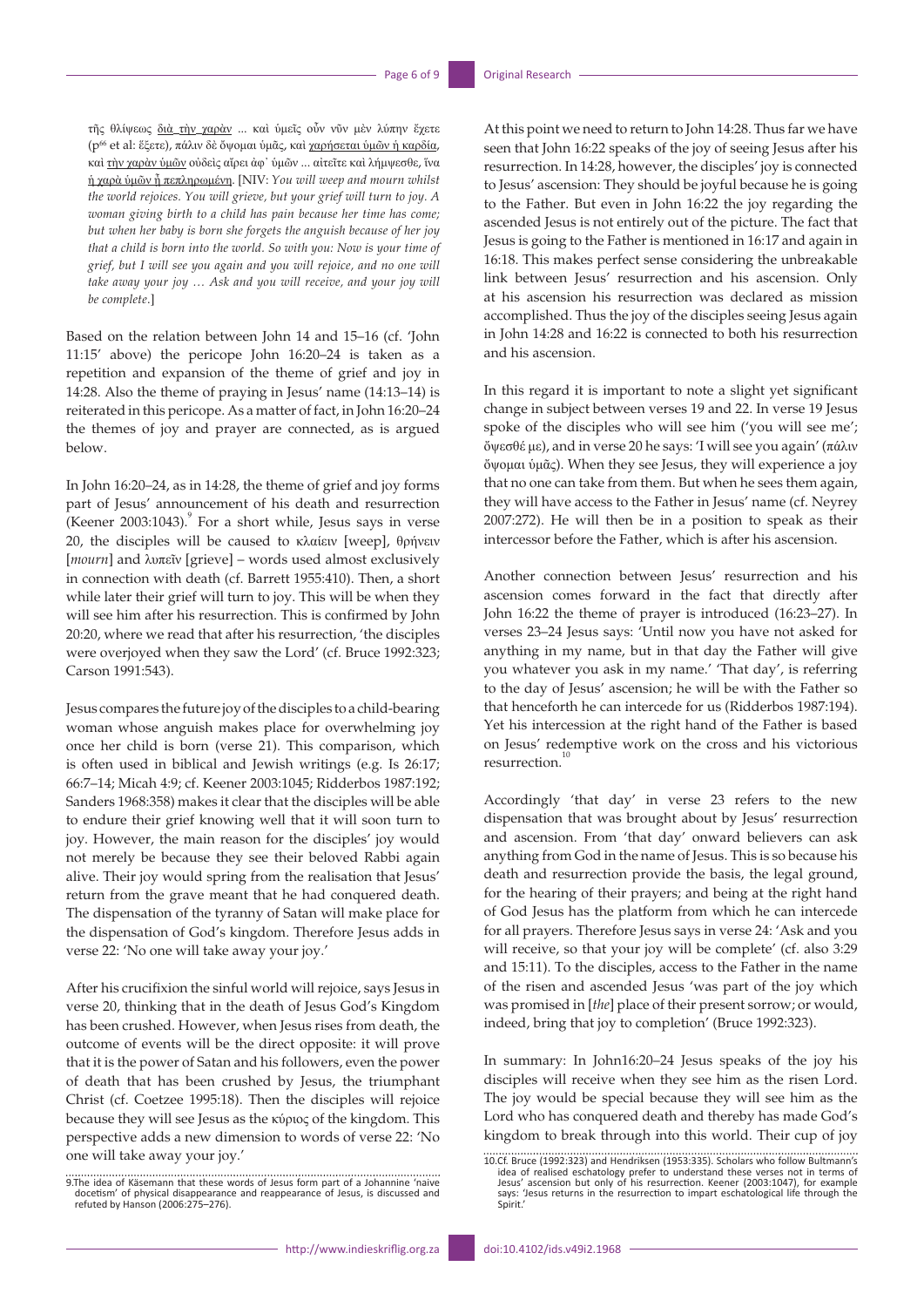would be even more overflowing since after his ascension they will have Jesus as the legal basis for their prayers to be heard by the Father.

### **John 17:13**

νῦν δὲ πρὸς σὲ ἔρχομαι καὶ ταῦτα λαλῶ ἐν τῷ κόσμῳ ἵνα ἔχωσιν τὴν χαρὰν τὴν ἐμὴν πεπληρωμένην ἐν ἑαυτοῖς. [NIV: *I am coming to you now, but I say these things whilst I am still in the world, so that they may have the full measure of my joy within them*.]

This passage differs from all the preceding, because here Jesus is not speaking to his disciples but to his Father in prayer. Yet in verse 13 he is still speaking of his disciples' joy. Most commentators take the verse to say that although Jesus is praying to God (νῦν πρὸς σὲ ἔρχομαι), he is speaking out loud (ταῦτα λαλῶ ἐν τῷ κόσμῳ) so that the disciples might hear that he intercedes for them, and in hearing might rejoice.<sup>11</sup> It is important to note that Jesus in John 17:13 already acts as intercessor for his disciples by the Father. In John 16:23–24 he promised his disciples that their joy will be complete in that day when he, as risen and ascended Lord, will intercede for them at the Father (cf. the section 'John 16:20–24' above). In chapter 17, almost as a preview of *that day*, he intercedes for them. And to see and hear him praying for them to the Father arouses complete joy in the disciples.

As in John 15:11 Jesus now also speaks of 'his own joy that will be fulfilled in them'. Carson (1991:564) is convinced that Jesus thereby refers to his own joy flowing from a life of obedience before the Father. This time Jesus, having been completely obedient to the very end, is on the verge of being the perfect intercessor for his disciples. By having Jesus as perfect intercessor before God, the disciples receive the joy of Jesus in full measure.

Therefore it seems that John 17:13 speaks of the complete joy of the disciples because they encountered Jesus as their intercessor by the Father.

### **John 20:20**

ἐχάρησαν οὖν οἱ μαθηταὶ ἰδόντες τὸν κύριον. [NIV: *The disciples were overjoyed when they saw the Lord.*]

The final reference to joy in John brings the theme to its climax. The disciples finally saw the risen Lord standing before them in person. He had endured the cross, as proved by the marks in his hands and the wound in his side. And he had conquered death by rising bodily from the tomb, for he was present not only in spirit but also in body. Yet Jesus did not return merely to his earthly existence. He was standing before them in glory, ready to return to the Father. That is how the disciples saw him. No longer did they see Jesus

standing before them, but for the first time in the Gospel one hears that they saw the Lord (Ridderbos 1987:311).

Seeing the Lord, the disciples rejoiced. The verb used here is a simple aorist indicative, ἐχάρησαν. Here is no intensive double form (such as χαρᾶ χαίρει in 3:29, or ἠγαλλιάσατο καὶ ἐχάρη in 8:56), nor any reference to completed joy (χαρὰ πεπληρωμένη, as in 3:29, 15:11, 16:24 and 17:13). Nevertheless, the immediate context provides the emphasis. The disciples were looking at the risen Lord who had accomplished everything that he had promised them during his earthly ministry. Their joy was now a joy completed. Therefore most commentators (e.g. Brown 1966:1035; Bultmann 1971:692; Keener 2003:120; Ridderbos 1987:3113) agree that the joy of the disciples in John 20:20 is to be understood as the fulfilment of Jesus' promise at his farewell discourse (16:20–24): 'Your joy will be complete.'

Probably it can be taken one step further. The joy of the disciples in John 20:20 is the fulfilment not only of the χαρὰ πεπληρωμένη promise of John 16:20–24, but also of all the other promises of complete joy in the Gospel. John 20:20 is the point where all the preceding joy references of the Gospel finally meet. This will be discussed in the following section.

## **Style and structure of the fourth gospel**

Unique to the structure of the fourth Gospel is that thoughts and concepts are often repeated and developed. Characteristic of this structure is a progressive line of development that takes on a more or less spiral-like pattern (Van der Watt 2007:26). At every repetition of the specific thought or concept the author takes it to a following level, building up to a climax (cf. Du Rand 1990:4).

For the purpose of this article it is our task to ascertain whether John's repeated reference to *joy* also fits into this spiral pattern. Thus *joy* would prove to be a distinct Johannine theme. For this purpose it is necessary to recapitulate the central argument about joy as formulated in the discussion of the respective passages above. In doing so, it seems that more than one developing line can be seen in the above discussions:

First a temporal progress can be noted. This is evident in the first four *joy* passages:

John 3:29 starts with John the Baptist, the preparer of the way, who stood on the threshold of the New Testament and rejoiced in seeing the Christ come into the world.

John 8:56 goes back in time to Abraham, who stood at the beginning of God's covenantal promises and rejoiced in seeing Christ from afar in faith.

John 4:36 and 11:15 proceed to the time of the Christ in the world, when the disciples, as New-Testament eyewitnesses saw the first fruits of his preaching – by word and by deed – and rejoiced at the realisation that in him the Messianic age had indeed arrived.

<sup>11.</sup>For eample Bernard (1948:572); Carson (1991:264); Ridderbos (1987:210). Keener<br>(2003:1059) suggests that ταῦτα λαλῶ refers to the entire teaching of Jesus in the (2003)<br>Gospel. However, in 'John 15:11' above, it has be always refers to what has been said in the previous sentences.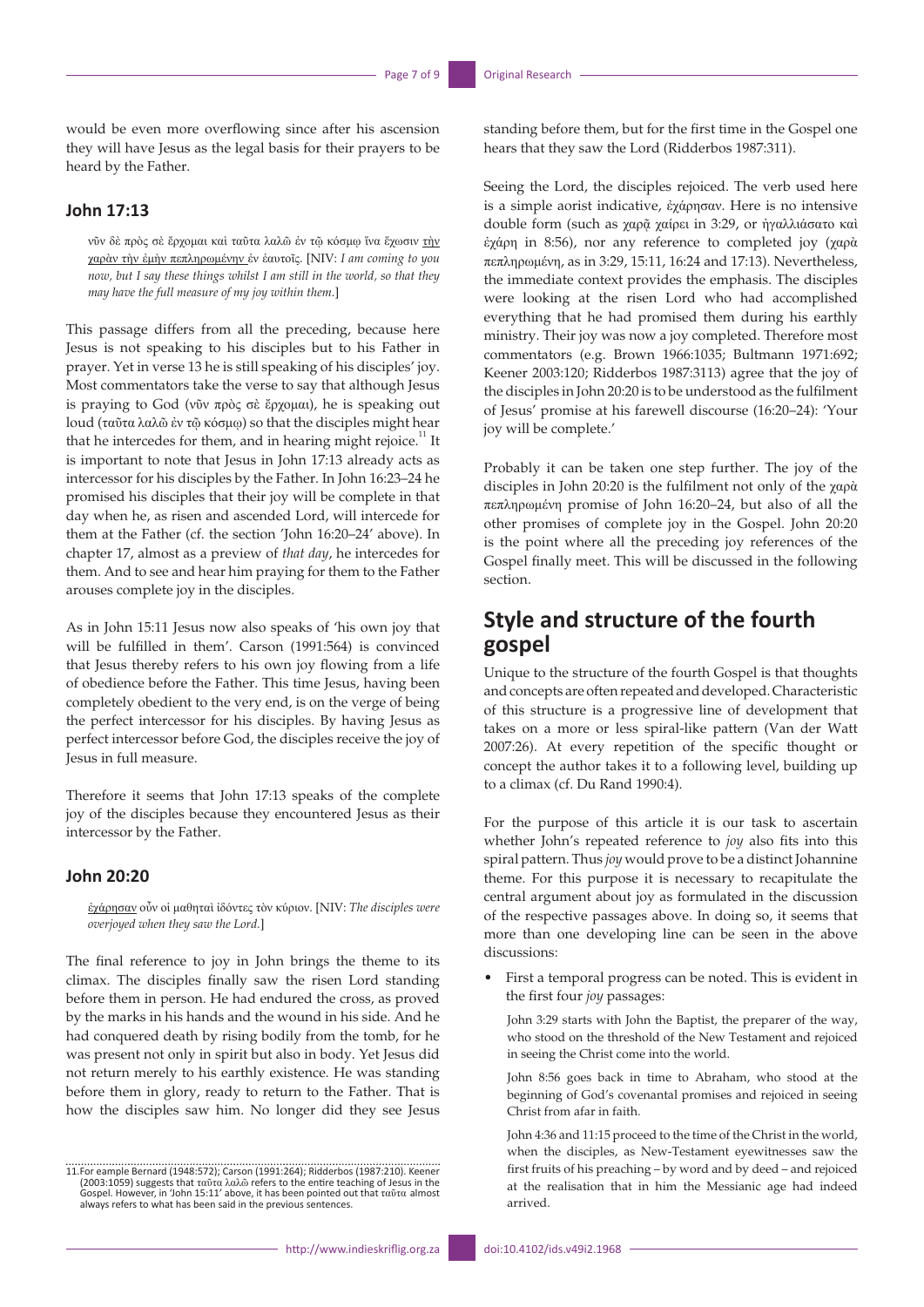All the remaining *joy* passages are focused on the last phase of Jesus' dwelling with his disciples on earth, and mostly contain his words to them during his farewell discourse. In these passages the spiral-development is not as much temporal as it is a revelation-historical progress. At every repetition the focus shifts to a joy about a following phase of Jesus' messianic task.

It begins with the joy of the disciples about their union with Christ, and the fact that his loving obedience to the Father that can be seen in their lives too. This aspect of joy is emphasised by Jesus in the vine-and-branches metaphor in John 15:11:

- The next phase is the joy that the disciples can expect after Jesus' resurrection, because they will then see him as the Lord who has conquered death and who is going to the Father in the heavenly glory of his kingdom. This aspect of joy is presented in 14:28 and explained in John 16:20–24 by the image of the child-bearing woman.
- Thereupon the disciples will be overjoyed to know that, once at the right hand of the Father, Jesus will intercede for them and all believers. This aspect of joy comes forward in John 17:13 where Jesus, however still on this earth, already intercedes for them at the Father.
- Finally all of the above aspects of joy come together in John 20:20 where the disciples were overjoyed when they saw Jesus as the risen Lord. The joy of Abraham looking forward to the coming Messiah, the joy of the Baptist who saw the promised Messiah appearing in the flesh, the joy of the disciples who witnessed his words and deeds, their joy every time they saw in their lives that they were indeed one with him, their joy of expecting him to conquer death, to go to the Father from where he will intercede for them and from where he will rule as King – all of this became complete in their joy when they finally saw Jesus as the risen Lord standing before them.

### **Joy a developed theme in John**

Up to this point it has become clear that the concept of *joy* is introduced in John in a definite developing manner. It is not the *what* of the joy that is developed as much as the *who* and the *why*. At first it seems that the author's focus is on the persons who rejoice, but gradually it becomes clear that in each case the important matter is the reason for joy. Basically the reason why each person rejoices is that they see (or hear) Jesus:

- In John 3:29 the Baptist's joy is fulfilled because he saw the Christ arrive.
- In John 4:36 the disciples rejoiced because they saw the first fruits of Jesus' preaching in this world, realising that in him the Messianic age had indeed arrived.
- In 8:56 the joy of Abraham springs from the fact that he could prophetically see the day when the promised Christ would come into this world.
- In John 11:15 Jesus rejoices because he knew that the disciples will be eyewitnesses of the sign of Lazarus being raised from the dead.
- In 15:11 Jesus teaches that the disciples will receive joy when they experience (see) the fruit of obedience to the Father coming from their union with Christ.
- In John 14:28 and 16:20–24 Jesus comforts his disciples by saying that their joy will be complete when they will see him as the risen Lord who is going to the Father.
- In John 17:13 the disciples' joy comes from hearing (and seeing) Jesus interceding for them before the Father.
- Finally, after Jesus' resurrection, the disciples rejoiced because they now indeed saw him as the risen Lord.

# *Joy* **in a broad theological framework**

All of the preceding explanation prove that there is enough reason to view *joy* in the fourth Gospel as a typical Johannine theme. As indicated above, this theme is developed in a more or less temporal line. But in our discussions also another level of development gradually came forward, namely it is developed within a broad theological framework of the entire Bible. This development can be summarised as follows.

Firstly it is developed within the framework of the covenant of the Lord, with its joy-giving promise of the coming Messiah. Already in the Old Testament Abraham rejoiced in this expectation (John 8:56). Eventually the Baptist, who according to God's covenantal promise was the preparer of the way (cf. Ml 3:1; 4:5), rejoiced when the promise became true (3:29). The words Jesus spoke and the signs he performed brought joy to the disciples (4:36; 11:15) for they could see that the Immanuel promise had become true: in Jesus the Lord is dwelling amongst the people (cf. Ezk 43:7). Also Jesus' vineand-branches metaphor portrayed to the disciples that God is not only amongst them but also in them, united with them through the Spirit (15:11). Thus God brings about obedience which is the demand and the promise of his covenant (cf. Jr 31:31–33). Finally Jesus' death and resurrection whereby he paid for all our sins was the fulfilment of God's covenant of grace (cf. Is 40:1, 2).

Secondly the theme of joy in John is connected with the topic of God's kingdom. Although the kingdom of God is mentioned only in John 3:3, 5 it does not mean it is absent from the Gospel. It is only referred to in different terms.

As Childs (1993:644) points out, the sending of the Son from heaven by the Father (e.g. 7:29, 33) is in fact a reference to the coming of God's kingdom. In John 4:36 the theme of joy is implicitly linked to the sending of the Son by the Father, where Jesus by means of a metaphor ('the sower will rejoice with the reaper') in a subtle reference to Amos 9:11 teaches his disciples that he has been sent to restore the fallen house of David (cf. 'John 4:36' above), that is sent to bring about the kingdom of God.

As indicated by Coetzee (1990:44), 'eternal life' in the fourth Gospel is frequently analogous to 'the kingdom of God'. Therefore Jesus' explanation in John 4:36 that the harvest